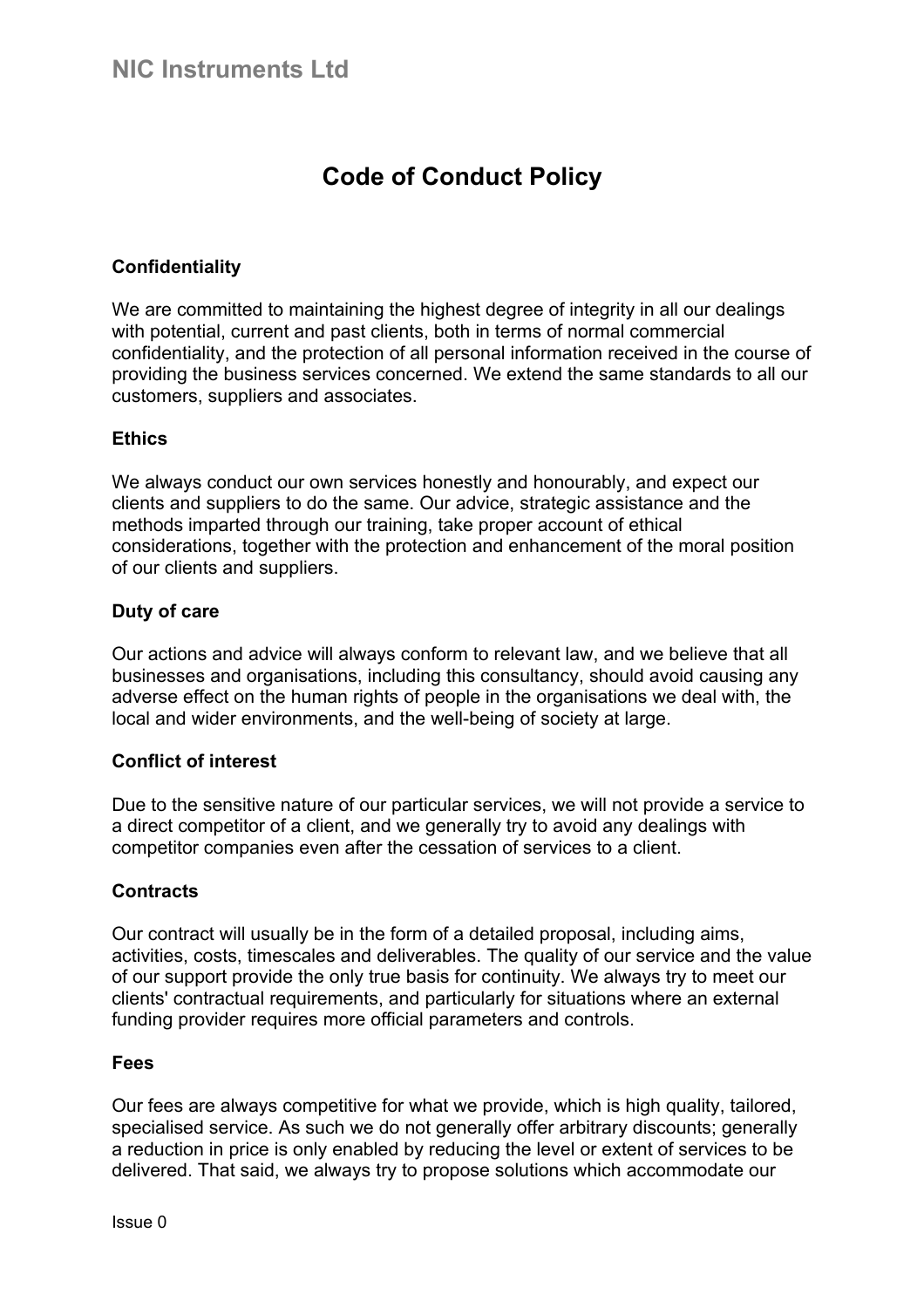# **NIC Instruments Ltd**

clients' available budgets and timescales. Wherever possible we agree our fees and basis of charges clearly in advance, so that we and our clients can plan reliably for what lies ahead, and how it is to be achieved and financially justified.

# **Payment**

We aim to be as flexible as possible in the way that our services our charged. Some clients prefer fixed project fees; others are happier with retainers, and we try to fit in with what will be best for the client. We make no attempt to charge interest on late payments, so we expect payments to be made when agreed. Our terms are generally net monthly in arrears.

# **Intellectual property and moral rights**

We retain the moral rights in, and ownership of, all intellectual property that we create unless agreed otherwise in advance with our clients. In return we respect the moral and intellectual copyright vested in our clients' intellectual property.

# **Quality assurance**

We maintain the quality of what we do through constant ongoing review with our clients, of all aims, activities, outcomes and the cost-effectiveness of every activity. We encourage regular review meetings and provide regular progress reports. This consultancy has been accredited under a number of quality assurance schemes. Further details are available on request.

### **Professional conduct**

We conduct all of our activities professionally and with integrity. We take great care to be completely objective in our judgement and any recommendations that we give, so that issues are never influenced by anything other than the best and proper interests of our clients.

### **Equality and discrimination**

We always strive to be fair and objective in our advice and actions, and we are never influenced in our decisions, actions or recommendations by issues of gender, race, creed, colour, age or personal disability.

# **Social Media**

The simple rules of thumb are to keep on-topic and be respectful of others, but to be clear we thought it useful to spell out a few things that are outside what we'd accept. Our websites and extranets are designed to help people learn more about NIC Instruments Ltd. and we want people to have a good experience when they view our media. Anything that supports this aim is encouraged, provided it does not violate these terms of use that we've put together.

By using the companies Social Media, you agree that you will not post, publish or submit as work any of the following material: